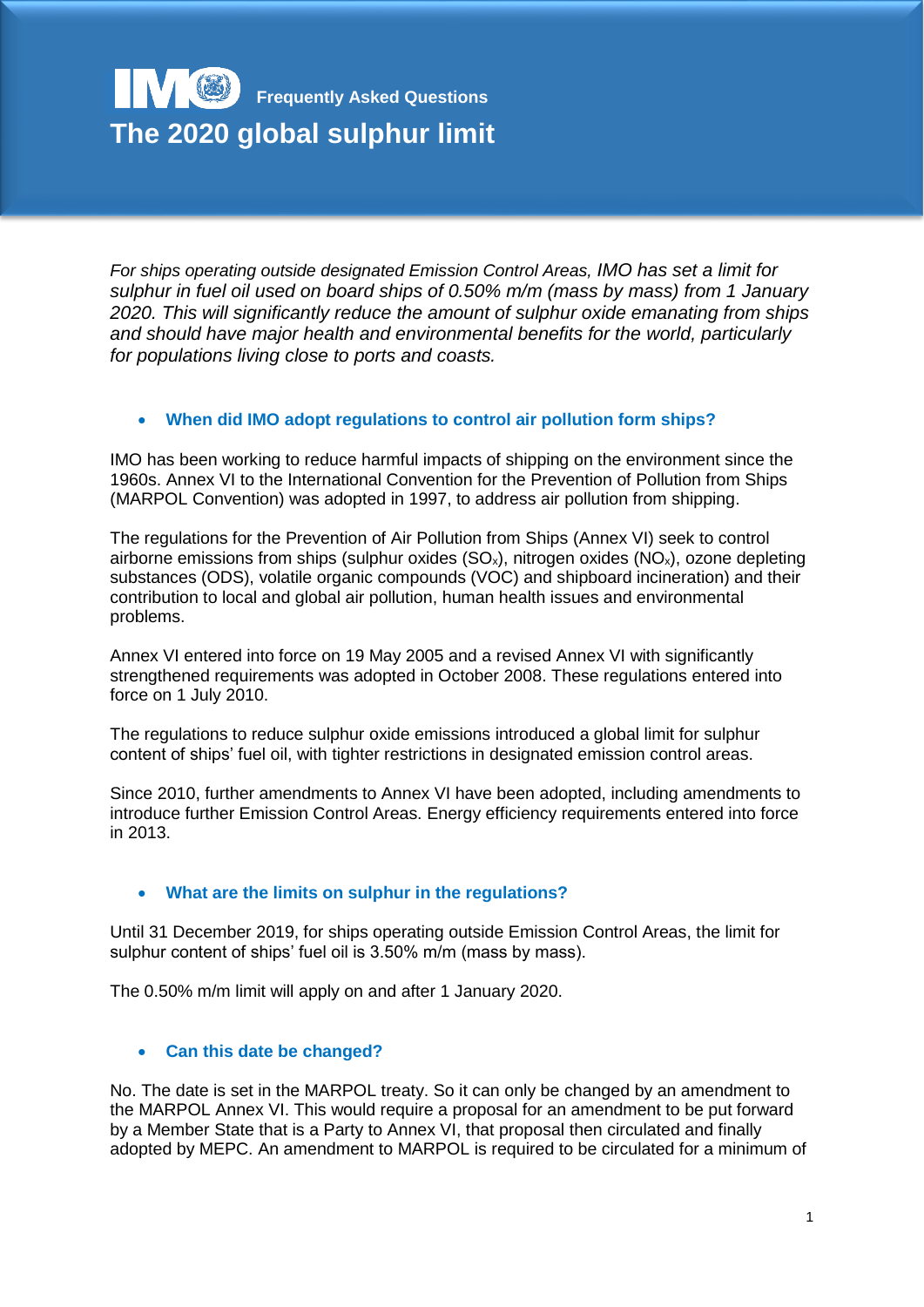six months prior to adoption and then can only enter into force a minimum of 16 months after adoption.

Parties to MARPOL Annex VI decided in October 2016 to implement the 2020 date.

## **So can there be a delay in implementation?**

No, legally, there can be no change in the 1 January 2020 implementation date, as it is too late now to amend the date and for any revised date to enter into force before 1 January 2020.

However, IMO Member States will work in the relevant IMO technical bodies to address any issues that might arise with regards to ensuring consistent implementation.

#### **When was the date of 1 January 2020 decided?**

The date of 1 January 2020 was set in the regulations adopted in 2008. However, a provision was adopted, requiring IMO to review the availability of low sulphur fuel oil for use by ships, to help Member States determine whether the new lower global limit on sulphur emissions from international shipping shall come into effect on 1 January 2020 or be deferred until 1 January 2025. The "Assessment of fuel oil availability" study can be downloaded [here.](http://www.imo.org/en/OurWork/Documents/MEPC%2070-INF.6%20-%20Assessment%20of%20fuel%20oil%20availability.pdf)

IMO's Marine Environment Protection Committee (MEPC 70), in October 2016, [decided](http://www.imo.org/en/MediaCentre/PressBriefings/Pages/MEPC-70-2020sulphur.aspx) that the 0.50% limit shall apply from 1 January 2020.

#### **What will the new limit mean for ships?**

Under the new sulphur limit, ships will have to use fuel oil on board with a sulphur content of no more than 0.50% m/m, against the current limit of 3.50%, which has been in effect since 1 January 2012.

The interpretation of "fuel oil used on board" includes use in main and auxiliary engines and boilers.

Exemptions are provided for situations involving the safety of the ship or saving life at sea, or if a ship or its equipment is damaged.

Another exemption allows for a ship to conduct trials for the development of ship emission reduction and control technologies and engine design programmes. This would require a special permit from the Administration(s) (flag State(s)).

#### **How can ships meet lower sulphur emission standards?**

Ships can meet the requirement by using low-sulphur compliant fuel oil.

An increasing number of ships are also using gas as a fuel as when ignited it leads to negligible sulphur oxide emissions. This has been recognised in the development by IMO of the International Code for Ships using Gases and other Low Flashpoint Fuels (the IGF Code), which was adopted in 2015. Another alternative fuel is methanol which is being used on some short sea services.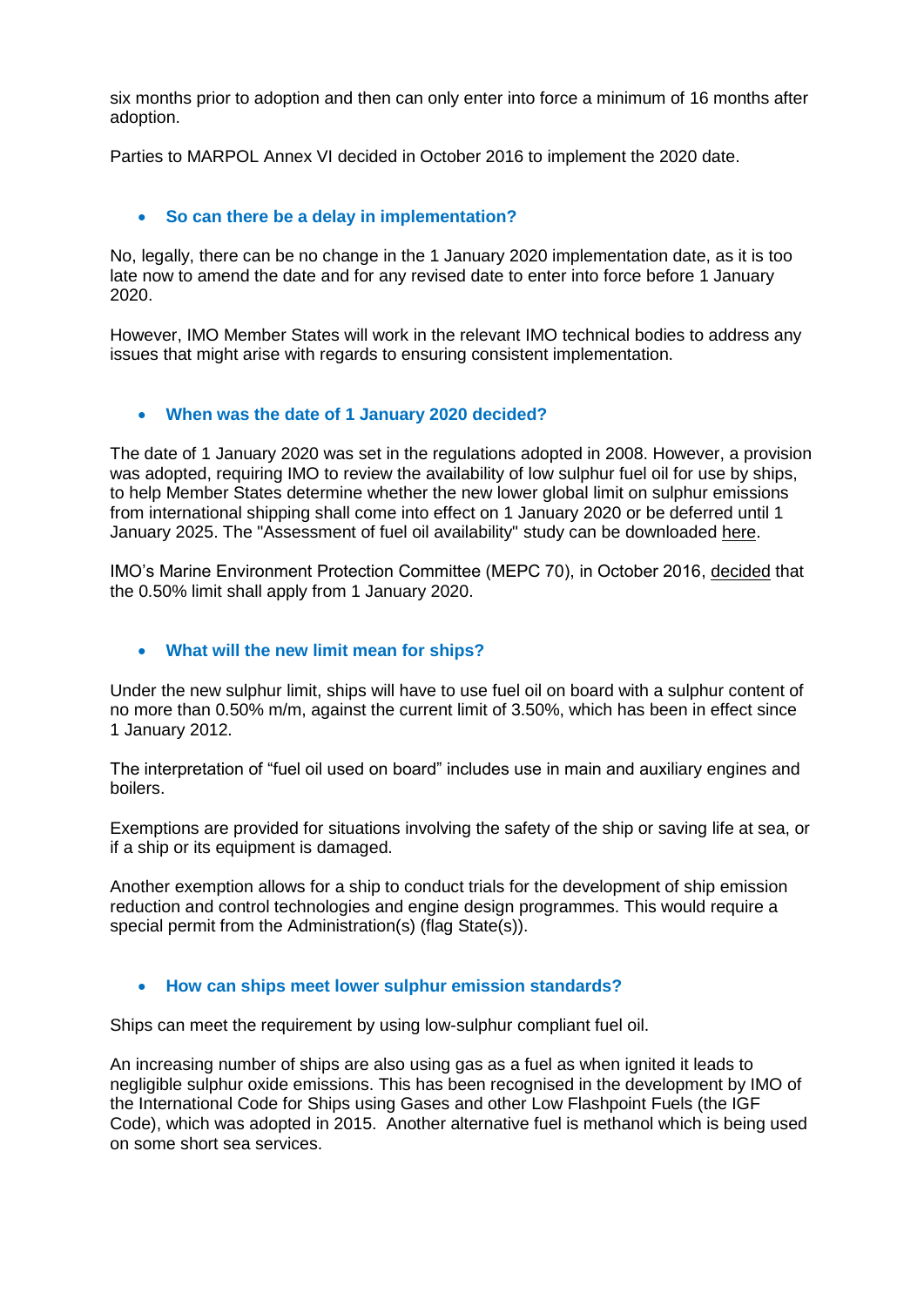Ships may also meet the SOx emission requirements by using approved equivalent methods, such as exhaust gas cleaning systems or "scrubbers", which "clean" the emissions before they are released into the atmosphere. In this case, the equivalent arrangement must be approved by the ship's Administration (the flag State).

# **What controls will there be once the new global limit takes effect?**

Ships taking on fuel oil for use on board must obtain a bunker delivery note, which states the sulphur content of the fuel oil supplied. Samples may be taken for verification.

Ships must be issued with an International Air Pollution Prevention (IAPP) Certificate by their Flag State. This certificate includes a section stating that the ship uses fuel oil with a sulphur content that does not exceed the applicable limit value as documented by bunker delivery notes or uses an approved equivalent arrangement.

Port and coastal States can use port State control to verify that the ship is compliant. They could also use surveillance, for example air surveillance to assess smoke plumes, and other techniques to identify potential violations.

# **What sanctions will there be for not complying?**

Sanctions are established by individual Parties to MARPOL, as flag and port States. IMO does not set fines of sanctions - it is down to the individual State Party.

#### **What additional measures have been or are being developed to promote consistent implementation?**

Implementation is the remit and responsibility of the Administrations (flag States and port/coastal States). Ensuring the consistent and effective implementation of the 2020 0.50% m/m sulphur limit is a high priority.

IMO'S Sub-Committee on Pollution Prevention and Response (PPR) has been developing guidance to ensure consistent implementation of the 0.50% m/m sulphur limit.

In October 2018**,** the MEPC approved guidance on ship implementation planning. The guidance is part of a set of guidelines being developed by IMO for consistent implementation of the MARPOL regulation coming into effect from 1 January 2020. Download MEPC.1/Circ.878 [here.](http://www.imo.org/en/OurWork/Environment/PollutionPrevention/Documents/MEPC.1-Circ.878.pdf)

The ship implementation planning guidance includes sections on:

- risk assessment and mitigation plan (impact of new fuels);
- fuel oil system modifications and tank cleaning (if needed);
- fuel oil capacity and segregation capability;
- procurement of compliant fuel;
- fuel oil changeover plan (conventional residual fuel oils to 0.50% sulphur compliant fuel oil); and
- documentation and reporting.

The PPR Sub-Committee has prepared, for adoption by MEPC 74 in May 2019, draft Guidelines for consistent implementation of the 0.50% sulphur limit under MARPOL Annex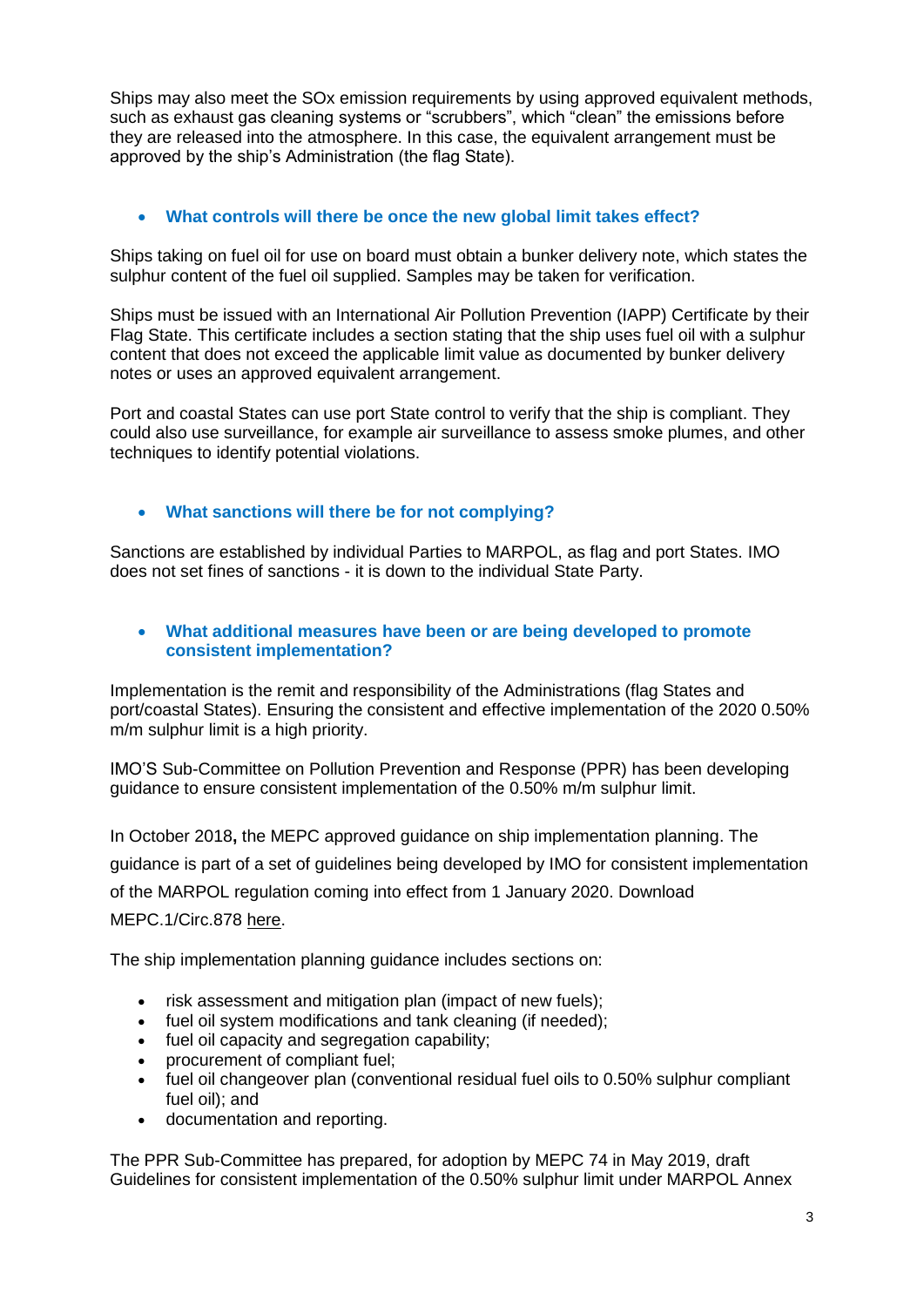VI, together with other relevant guidelines, forming a comprehensive package of new and updated instruments that will assist industry and Administrations to effectively and uniformly implement the 0.50% sulphur limit.

Read more [here.](http://www.imo.org/en/MediaCentre/MeetingSummaries/PPR/Pages/PPR-6th-Session.aspx)

.

## **What additional measures are being or have been developed to support the implementation of the 0.50% sulphur limit?**

IMO has adopted a MARPOL amendment to prohibit the carriage of non-compliant fuel oil for combustion purposes for propulsion or operation on board a ship - unless the ship has an exhaust gas cleaning system ("scrubber") fitted. Read more [here.](http://www.imo.org/en/MediaCentre/PressBriefings/Pages/19-Implementation-of-sulphur-2020-limit-.aspx)

The PPR Sub-Committee has prepared further draft amendments to MARPOL Annex VI, for approval at MEPC 74, including amendments covering fuel oil sampling and testing.

This will be for the IMO Member States to decide, through the work in the PPR Sub-Committee, which in turn will report to the MEPC.

#### **What is IMO doing to ensure fuel oil availability?**

Implementation is the responsibility of the Member States who are contracting Parties to MARPOL Annex VI. The decision by MEPC in October 2016 to affirm the effective date of 1 January 2020 (more than three years before entry into effect of the 0.50% limit) is intended, in part, to provide sufficient time for Member States and industry to prepare for the new requirement,

Regulation 18 of MARPOL Annex VI covers both fuel oil availability and quality.

On fuel oil availability, the regulation requires each Party to "take all reasonable steps to promote the availability of fuel oils which comply with this Annex and inform the Organization of the availability of compliant fuel oils in its ports and terminals". Parties are also required to notify IMO when a ship has presented evidence of the non-availability of compliant fuel oil.

Notifications received where there has been evidence of non-availability of compliant fuel oil are available on the IMO Global Integrated Shipping Information System (GISIS) Module (public users can register for free to access this module): [https://gisis.imo.org/Public/MARPOL6/Notifications.aspx?Reg=18.2.5.](https://gisis.imo.org/Public/MARPOL6/Notifications.aspx?Reg=18.2.5)

MEPC 73 urged Parties to MARPOL Annex VI to inform the Organization of the availability of compliant fuel oils in its ports and terminals via the IMO Global Integrated Shipping Information System [\(GISIS\)](https://gisis.imo.org/Public/MARPOL6/Default.aspx) MARPOL Annex VI module well in advance of 1 January 2020, in accordance with regulation 18.1 of MARPOL Annex VI.

#### **What is IMO doing to ensure fuel oil quality?**

Implementation and monitoring falls to Parties to MARPOL Annex VI. MARPOL Annex VI regulation 18.3 specifies the requirements in terms of fuel oil quality, for fuel oil for combustion purposes delivered to and used on board ships.

Notifications received where fuel oil suppliers have failed to meet the requirements are available to view on GISIS:

<https://gisis.imo.org/Public/MARPOL6/Notifications.aspx?Reg=18.9.6>